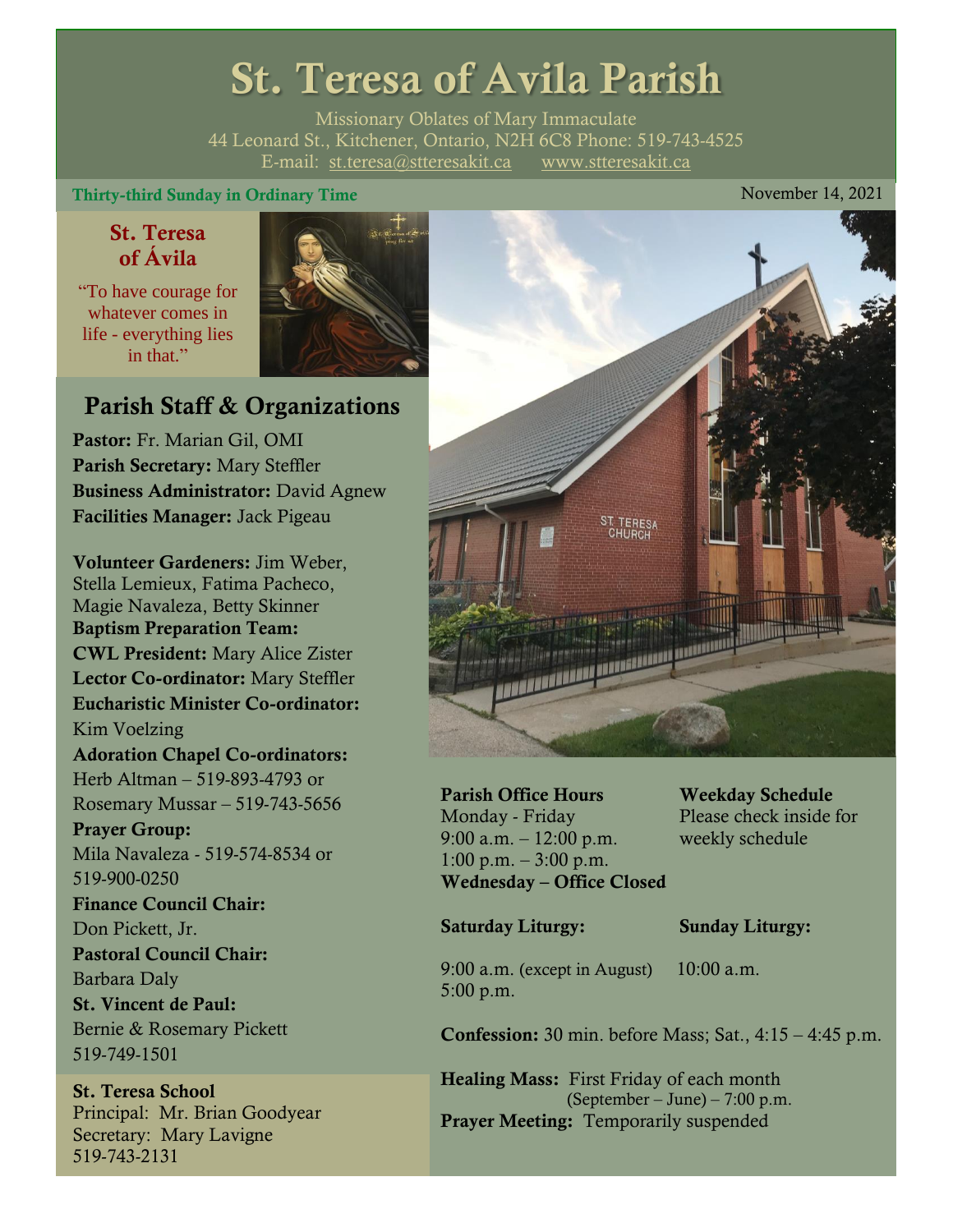#### **33rd Sunday in Ordinary Time**

As we approach the end of the Church year, our Gospel (Mk 13:24- 32) invites us to consider Jesus' predictions and teaching about the end of the world. In the context of Mark's Gospel, Jesus' words about this are spoken to His disciples as He prepares them for His passion and death. Jesus continues this teaching by offering His disciples signs to look for that will indicate that the coming of the Son of Man is near. His words and images draw upon Old Testament imagery, especially images found in the Book of Daniel.

**"In those days, after the time of suffering, the sun will be darkened, and the moon will not give its light, and the stars will be falling from heaven, and the powers in the heavens will be shaken. Then they will see 'the Son of Man coming in clouds' with great power and glory."** Mk 13:25-26

Next, Jesus offers the lesson of the fig tree, a parable that teaches that if one knows how to read the signs, one can be prepared for the end times. Jesus also teaches, however, that no one knows when the end time will come, except the Father. In the verses that follow this reading in Mark's Gospel, Jesus continues to warn His disciples to be on watch for this end time. Jesus' words are not spoken to frighten His disciples, nor should they frighten us. Rather, they are offered to prepare us for the changes we will experience during our lifetimes and at the end times. Our consolation and hope is found in the lasting nature of Jesus' words and God's never-ending love for us.

"To have courage for whatever comes in life everything lies in that."

St. Teresa of Ávila

**Prayers for the Faithful Departed** – Masses were celebrated from November  $2 - 6$ , in their intention. You are also invited to light a candle in their intention and place it into the special light container in front of the altar. Throughout the month of November, we will be praying the rosary, before each Mass, in the intention of our loved ones. Please join us in these spiritual exercises.

**Plenary Indulgence** – The Vatican has extended the period of time when people can earn a plenary indulgence for visiting a cemetery and praying for the souls of the faithful in purgatory. The indulgences traditionally obtained during the first week of November can be gained throughout the entire month of November. Indulgences are granted when a Catholic, visits a cemetery to pray for the dead, goes to Confession, attends Mass and receives the Eucharist and prays for the intentions of the pope.

An indulgence is a remission of the temporal punishment one deserves for one's sins; people often will seek the indulgence on behalf of a loved one who has died or, for an unknown soul in purgatory. The church teaches that prayer, particularly the Mass, and sacrifices may be offered on behalf of the souls in purgatory.

Diocese of Hamilton Prayer Calendar 2021

November 15 – Rev. Ambroise Tshiaba Ntumba November 16 – Rev. Andrew Quarshie November 17 – Deceased Consecrated Brothers and Sisters November 18 – Rev. Drago Gacnik, S.D.B. November 19 – Rev. Andrew Lopatniuk November 20 – Rev. James Link, C.R. November 21 – Feast of Christ the King

#### Vocations

#### **Thirty-third Sunday in Ordinary Time November 14, 2021**

If we dare to trust God with our lives, great things happen. Give God your total self, for, when the end of times comes, the wise and those who work for justice will shine forever. Dedicate your life to furthering the reign of God. If you feel God may be calling you to be a priest, religious or deacon in His Church, call Most Reverend Wayne Lobsinger, VG, EV, Auxiliary Bishop & Vocations Director, Diocese of Hamilton at: (905) 528-7988 x2222

[vocations@hamiltondiocese.com](mailto:vocations@hamiltondiocese.com)  <https://hamiltondiocese.com/vocations/>

### *Serra Prayer for Vocations*

O God, Who wills not the death of a sinner, but rather that he be converted and live, grant we beseech You, through the intercession of the Blessed Mary ever Virgin, Saint Joseph her spouse, Saint Junipero Serra, and all the saints, an increase of labourers for Your church, fellow labourers with Christ to spend and consume themselves for souls, through the same Jesus Christ, Your Son, Who lives and reigns with You in the unity of the Holy Spirit, One God forever and ever. Amen.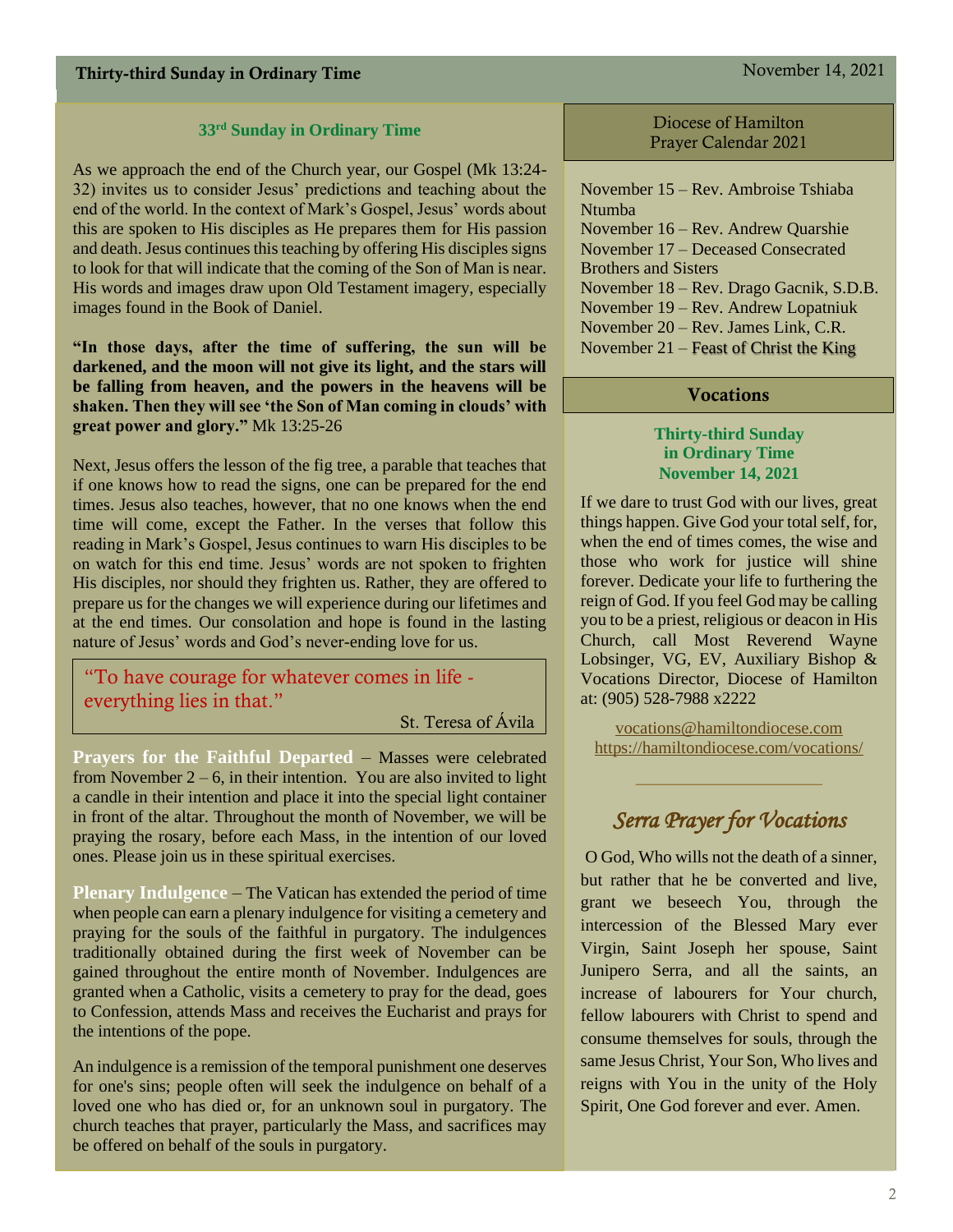### Thirty-third Sunday in Ordinary Time November 14, 2021

### Adoration Chapel



The Divine Mercy Chapel is now open for Adoration of the Most Blessed Sacrament, Monday to Friday, 9 a.m. to 8 p.m. Please see the Chapel Guidelines as you enter the chapel. To sign up, please call the parish office - 519-743-4525.

**Mass Intentions for 2021** – The offering of Mass for the deceased, the sick, a personal intention, in thanksgiving, a special intention such as an anniversary, birthday, etc. is an act of deep faith and a most excellent way of remembering a loved one. Please call the parish office if you would like to request a Mass.

Parish Office – *Important Up-dated Information*  Our Parish Office is open Mon., Tues., Thurs. and Fri. from 9 a.m.  $-3$  p.m. As parish offices reopen, protocols have been established by the Diocese of Hamilton to do this safely. At this time, admittance to the parish office is by appointment only and you are required to wear a mask. Please call or email the parish office at 519-743-4525 or [st.teresa@stteresakit.ca](mailto:st.teresa@stteresakit.ca) to make an appointment.

Pastoral Care of the Sick – If a loved one or family member is seriously sick, please do not hesitate to contact the parish office early, so that the sick person is able to make a good Confession and receive the sacraments while he/she is fully aware. Thank you for your assistance in ensuring we provide good pastoral care to your family and loved ones.

Parish Records – We would be most grateful if you could notify the office of any changes you have experienced, most especially any changes to your address, phone number and email. Thank you for your assistance in this matter.

#### **PREPARING FOR FIRST COMMUNION & RECONCILIATION**

**November 21st, 28th and Dec. 5th , 2021 at 10:00 a.m.** Holy Mass with the Rite of Enrollment for Communion Candidates.

#### **Mass Intentions November 15, 2021 – November 21, 2021**

Tuesday, November 16, 2021 – **7:00 p.m. Group Mass Intentions**

Wednesday, November 17, 2021 – **8:30 a.m.** *Memorial of Saint Elizabeth of Hungary, Religious* 

**+ Carmelita Shirley Alejandro –** Mila, Lito & Magie Navaleza

Thursday, November 18, 2021 – **8:30 a.m. Birthday Blessings for Mila Navaleza –** Magie & Marlowe

Friday, November 19, 2021 – **8:30 a.m.** **For healing for Mike Lefevre –** Ken

Saturday, November 20, 2021 –  **9:00 a.m.** – **+ Maria Forthuber –** Helene Meier

**5:00 p.m.** – **+ Leona Grobe** – *Peter Grobe*

Sunday, November 21, 2021 – **10:00 a.m.** – **Solemnity of Our Lord Jesus Christ, King of the Universe** – *World Day of Youth* – Year B – **Parishioners of St. Teresa Parish** 

#### Live-streaming on Zoom

The **10 a.m. Sunday Mass** will be live-streamed. To join Father, click on the following link: <https://zoom.us/j/5887658626> Password: 274733

#### **Daily Readings:**

Lectors may find daily readings at this link: https://readings.livingwithchrist.ca

## *Baptism*

This Sunday, through the Sacrament of Baptism, we welcome:

**Benjamin Paul Ciliberto**

son of **Johnathan and Katelin Ciliberto**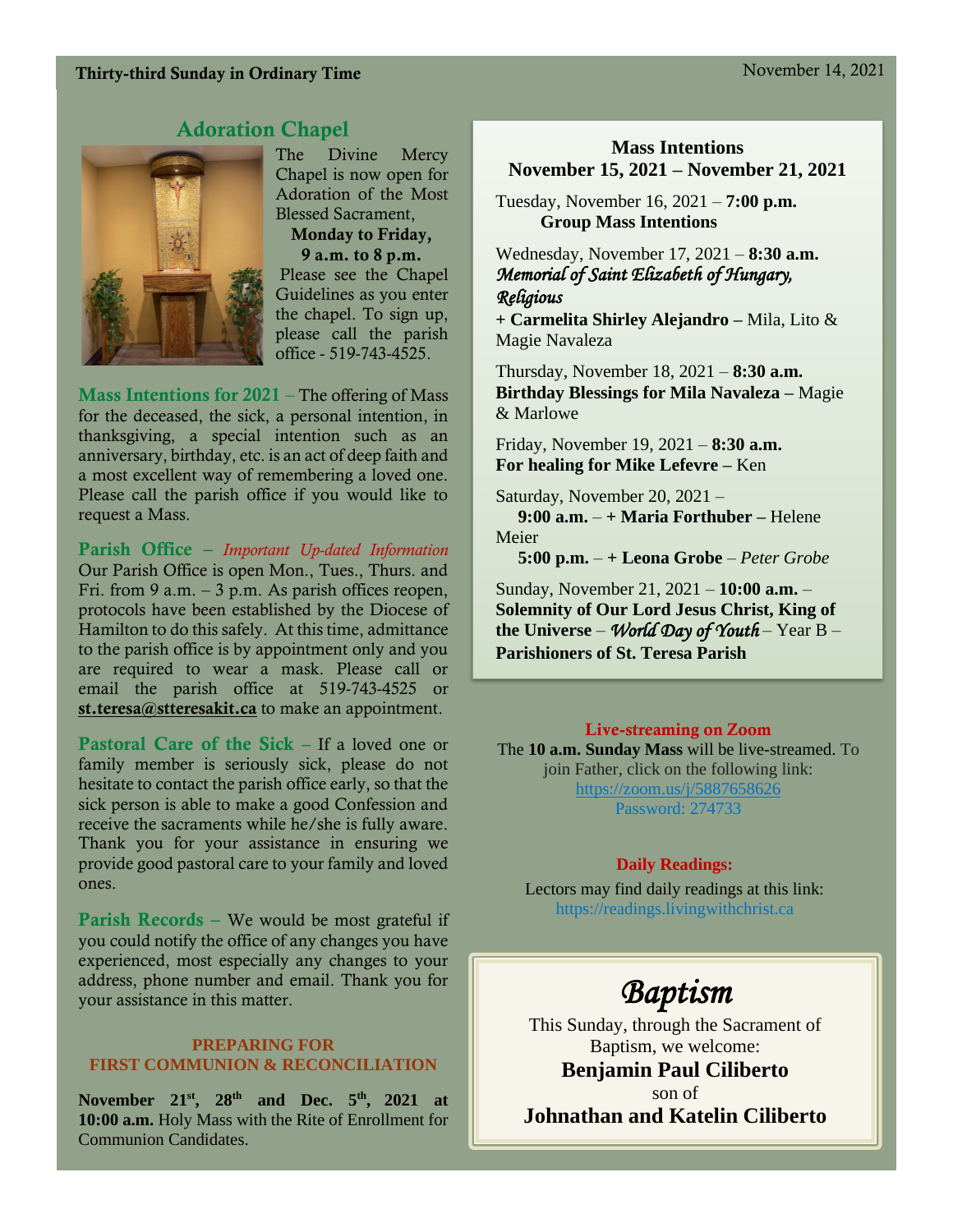### Thirty-third Sunday in Ordinary Time November 14, 2021

**Sunday Missals – 2021-2022 –** The Living with Christ Sunday Missal will be available beginning this Sunday. We encourage parishioners to purchase a copy of the 2021/2022 Sunday Missal, as we begin the new Liturgical Year on November 28, 2021. The missals will be available on the table at the back of the church. The charge is \$5 and we ask that you please bring the exact change.

**Hamilton Seminarians 2021-2022 – Prayer Cards**

The Seminarian cards are now available at the back of the church. Please remember to keep our seminarians in your prayers; and if you pick up the prayer card, you can pray for each of them by name.



#### **One Heart One Soul Pledges**

We have received a number of inquiries

regarding pledges to be fulfilled over the 3-year period for our One Heart One Soul Campaign. We have been in contact with the diocese and they will be sending out reminders with a return envelope. Once again, thank you to all who have supported our parish through this campaign.

St. Teresa Parish Catholic Women's League **Presents** An Online Silent Auction

#### **CWL Silent Online Auction - Update**

Thank you to all who have donated already and continue to send items! We have decided to shift the auction to the week of **November 28-December 5.** We will be sending out and posting information on how to participate in the auction, the week prior. Items can be dropped at 862 Union St. or for pick up please email **[stteresacwl@gmail.com](mailto:stteresacwl@gmail.com)** Thank you for your ongoing support.



#### **CWL Membership**

November is membership month. The membership fee continues to be \$25. Please place your membership into the envelope provided with your parish envelopes, into the collection basket.

#### **Stewardship Report**

It is a wonderful blessing to once again gather as a parish community, in the church, albeit at a reduced capacity. We would ask you to continue to keep our parish in your prayers and prayerfully consider continuing your donations. Thank you to those who continue to remember the parish through financial donations - We appreciate your continued support!

We have several ways to support our parish - Pre-Authorized Giving, E-Transfer, credit card and donations can be dropped off in the collection basket after Mass or at the Parish Office.

For more information or if you require the necessary forms, please contact the Parish Office.

#### **Stewardship Report November 7, 2021**

| Building and Maintenance  \$ 100.00 |  |
|-------------------------------------|--|
|                                     |  |
|                                     |  |

## Prayer to St. Joseph



Remember, O St. Joseph, loving and powerful protector, that according to the testimony of your faithful servant, great St. Teresa, no one who is truly devoted to you Has seen his petition rejected. Filled with confidence and hope I come to you, worthy Spouse of Mary Immaculate. Do not close your ears to my prayer, you who have the glorious title of father of Jesus, but graciously hear and intercede for me.

Amen.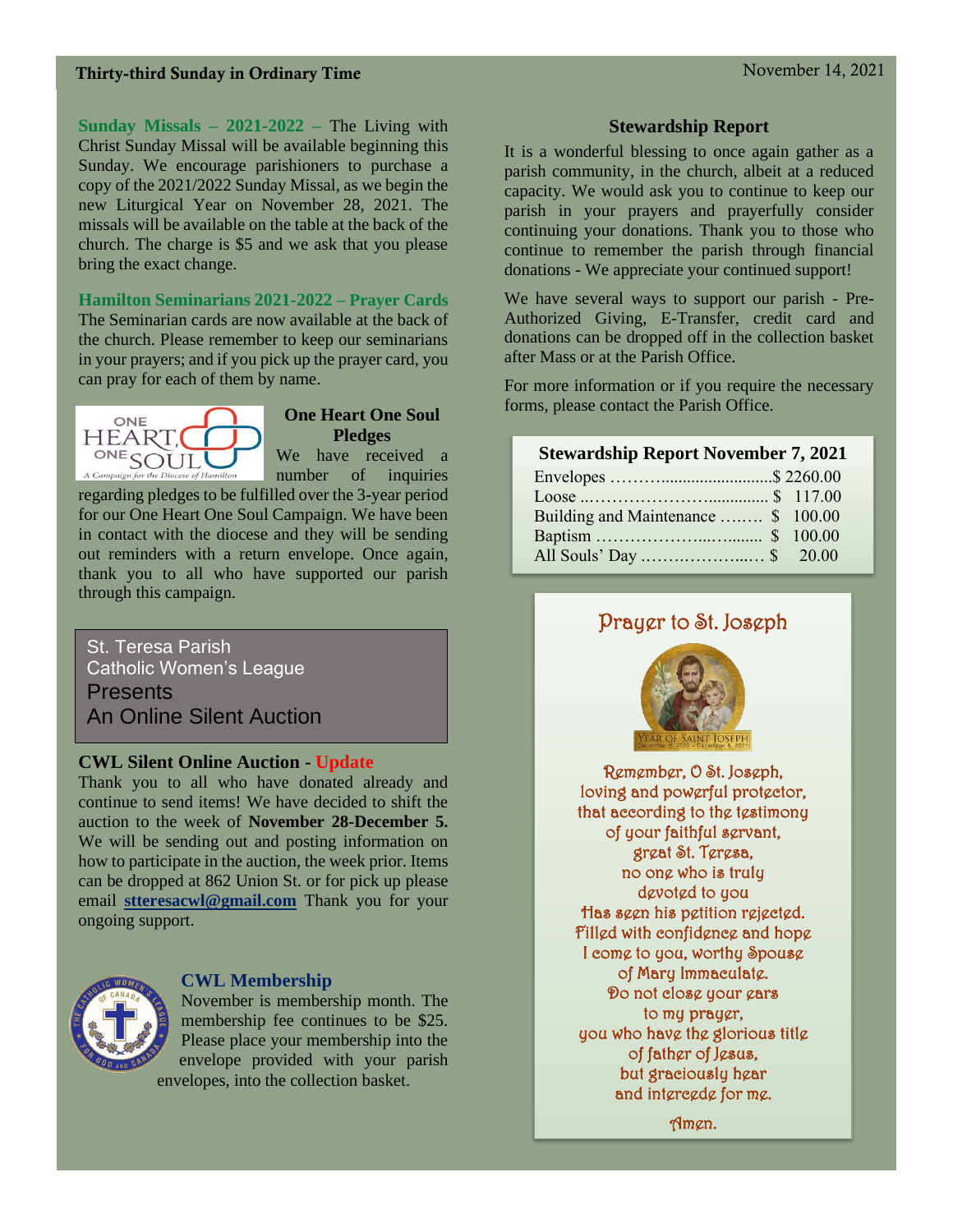### CATHOLIC GIFTS November 28, 2021 (after the 10 a.m. Mass)

Father Gil has invited the crew from Catholic Gifts in Mississauga to our Parish, on November 28, 2021 – the First Sunday of Advent.

Come to the Parish Hall and take advantage of this wonderful opportunity to browse or purchase that perfect gift or religious article you have been looking for!

### Rosaries, Bibles and Other Religious Articles will be available.



**World Meeting of Families – Hamilton Diocese Speaker Series -** On March 19<sup>th</sup> we entered into the Amoris Laetitia Year of Family. Pope Francis, in calling this special year, reminded us that this is "a great opportunity for Catholics to renew their commitment to family ministry**." Beginning in January of 2022,** the Diocese will be organizing a speaker series with a new topic each month through until June. The presentations will be by Zoom to allow for more involvement throughout the Diocese and to avoid any issues that COVID may cause for in person gatherings. We will start with a three-part series on Amoris Laetitia in January. Check the Diocesan website for more information about both the year and the Diocesan Speaker Series at [www.hamiltondiocese.com.](http://www.hamiltondiocese.com/)

**Arise and bear witness: A Young Adult Celebration of Diocesan World Youth Day 2021** - Join the young adults of Hamilton Diocese as we gather to celebrate the Diocesan Day of Prayer for Young People on the Feast of Christ the King.

When: Sunday, November 21, 6 p.m. to 8 p.m.

Where: St. Margaret Mary Parish – 20 Idlewood Ave, Hamilton

What: Evening Mass with reflection by Msgr. Murray Kroetsch, PH, VG

This is an in-person and virtual event – for more details and registration please go to:

[https://bit.ly/DOHyoungadults.](https://bit.ly/DOHyoungadults)

**The 2021 – 2023 Synod of Bishops** brings an invitation from Pope Francis to embark on a journey together. How can you get involved? Offer your thoughts on how we can deepen our communion in the Lord and how all members of the Church can participate more fully in its mission. Visit: [https://hamiltondiocese.com/synod/#about.](https://hamiltondiocese.com/synod/#about)

**ReStart: A Separation and Divorce Recovery Program –** Feeling the need for support, healing and/or hope after a separation or divorce? The Diocesan ReStart Programs support your journey, providing you with tools to remain healthy. While the program has not been able to run due to COVID restrictions, we will be offering an evening session by Zoom on Tuesday, Dec. 14th: Coping with Christmas When Divorced or Separated. To register for this event or see the dates for future courses, please check the program information online at [https://hamiltondiocese.com/offices/family](https://hamiltondiocese.com/offices/family-ministry/divorce-separation.php)[ministry/divorce-separation.php.](https://hamiltondiocese.com/offices/family-ministry/divorce-separation.php) For more information contact Teresa at the Family Ministry Office - (905) 528-7988, ext. 2250

**TAKE-OUT FISH FRY** – Hosted by the Knights of Columbus Council 8192, on **Friday, November 19, 2021.** Pick up will be at the St. Teresa of Avila Parish Hall Entrance, 19 Flamingo Drive, Elmira. Cost: Adults \$20; Children (12 & under) \$10. Orders can be picked up from 4:30 p.m. – 7:30 p.m. **Tickets are available until November 17th** and can be purchased at St. Teresa of Avila Parish Office, Elmira between 9:00 a.m. and 1 p.m. or call **(519) 669-3387**. Please indicate the time you plan on picking up your order. Proceeds go to the Knights of Columbus Charities.

Community **Foundation of Waterloo Region Foundation** invites you to join in on a virtual event **- Fundamentals for a Bright Future: Building Resilient Families** on **Tuesday, November 30th from 7:00 p.m. - 8:00 p.m.** This family-focused event will explore and define current mental and physical health challenges for people in all stages in life. Space is limited, **please register today!**

The Catholic

**The Catholic Community** 

**<https://www.ccfowr.org/speaker-series>**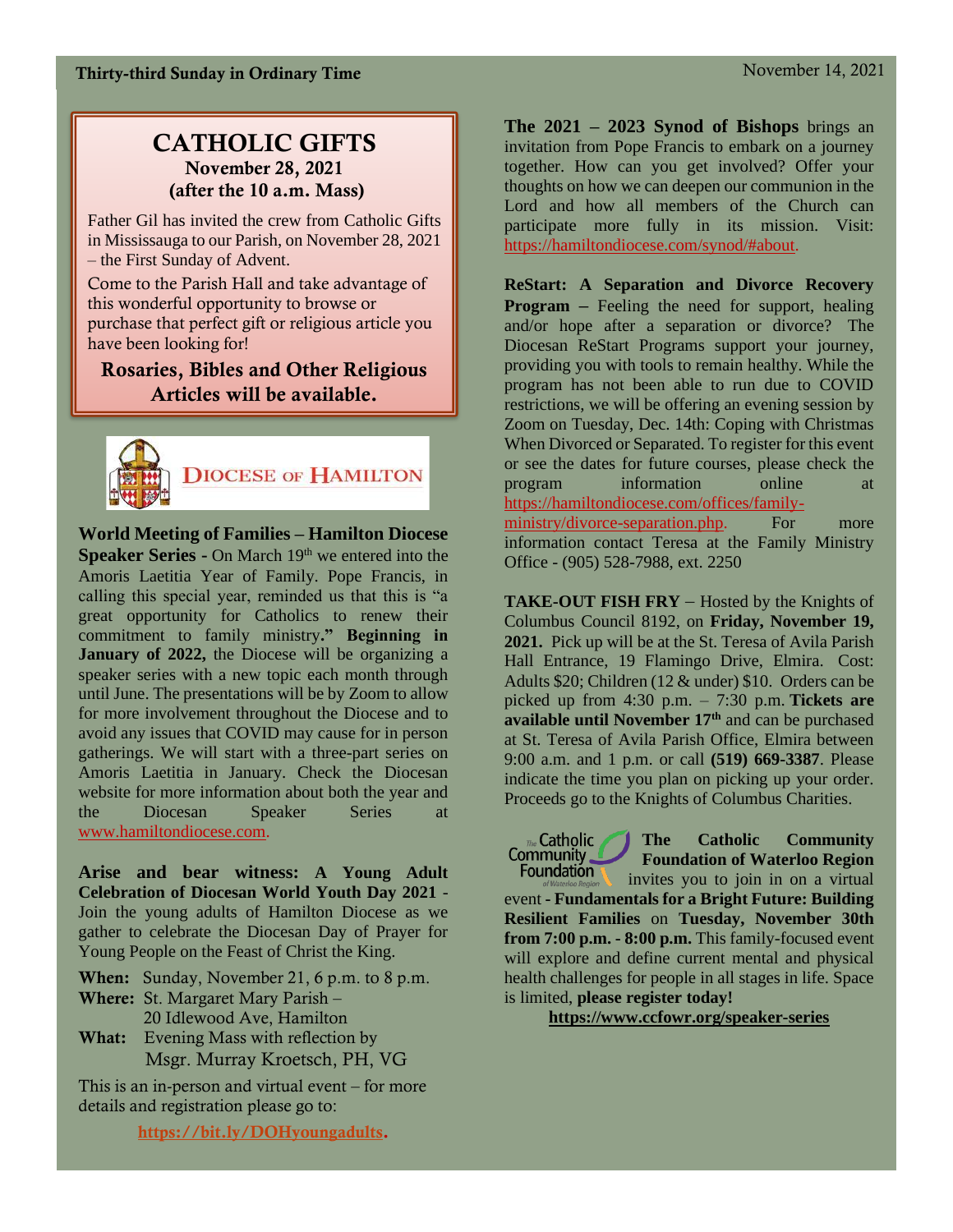

On Sunday, 21 November 2021, the universal Church will celebrate World Youth Day on the *Solemnity of our Lord Jesus Christ, King of the Universe*. This year the Holy Father, Pope Francis has

encouraged young people to pray and reflect on the theme ": *Stand up! I appoint you as witnesses of what you have seen"* (Acts 26:16).

Pope Francis announced this change during his homily last year on the Solemnity of Christ the King.

Click here to read Pope [Francis'](https://www.vatican.va/content/francesco/en/homilies/2020/documents/papa-francesco_20201122_omelia-passaggiocroce-gmg.html) Homily

This year His Holiness Pope Francis invites young people to stand up and be witnesses of what they have seen. The entire Church is invited to pray and celebrate our young people on this day and recognize their importance within our Church. His Holiness recently released a letter to young people in preparation for this day of prayer and celebration.

### Click here to read Pope [Francis'](http://www.laityfamilylife.va/content/laityfamilylife/en/GMGMESSAGE2021.html) Letter to Young [People](http://www.laityfamilylife.va/content/laityfamilylife/en/GMGMESSAGE2021.html)

For more information pertaining to the celebration of World youth day please visit: [www.hamiltondiocese.com/worldyouthday](http://www.hamiltondiocese.com/worldyouthday)

Learn more about the International World Youth Day [Gathering:](https://www.wydcanada.org/en/home/)





#### **A Prayer for Young People**

Loving Father, in every age you seek holy souls and make them friends of God. We pray for all young people in the Diocese of Hamilton that they may encounter the loving gaze and voice of our Saviour Jesus Christ.

May Christ's call to "Come and See" resonate in their souls. May Christ reach them, speak to, embrace, and console them, heal their wounds, and dissolve their doubts and fears. As they journey through this world,

give them strength and a willing heart to face important challenges, to take decisive steps along the path of change.

May they give their lives over to His merciful love and be agents of justice and peace.

Entrusted to Mary of Nazareth, may they allow her to guide them to saying fully and generously, "Here I am!"

Together, with our Holy Father, Pope Francis, may we be faithful cooperators with the joy of our young people, and grow in unity with them, so that you may be all in all.

Through our Lord Jesus Christ, your Son, who lives and reigns with you in the unity of the Holy Spirit, one God, for ever and ever. Amen.

Inspired by Pope Francis' Message to Canadian Catholic Youth.

> DIOCESE OF HAMILTON www.hamiltondiocese.com